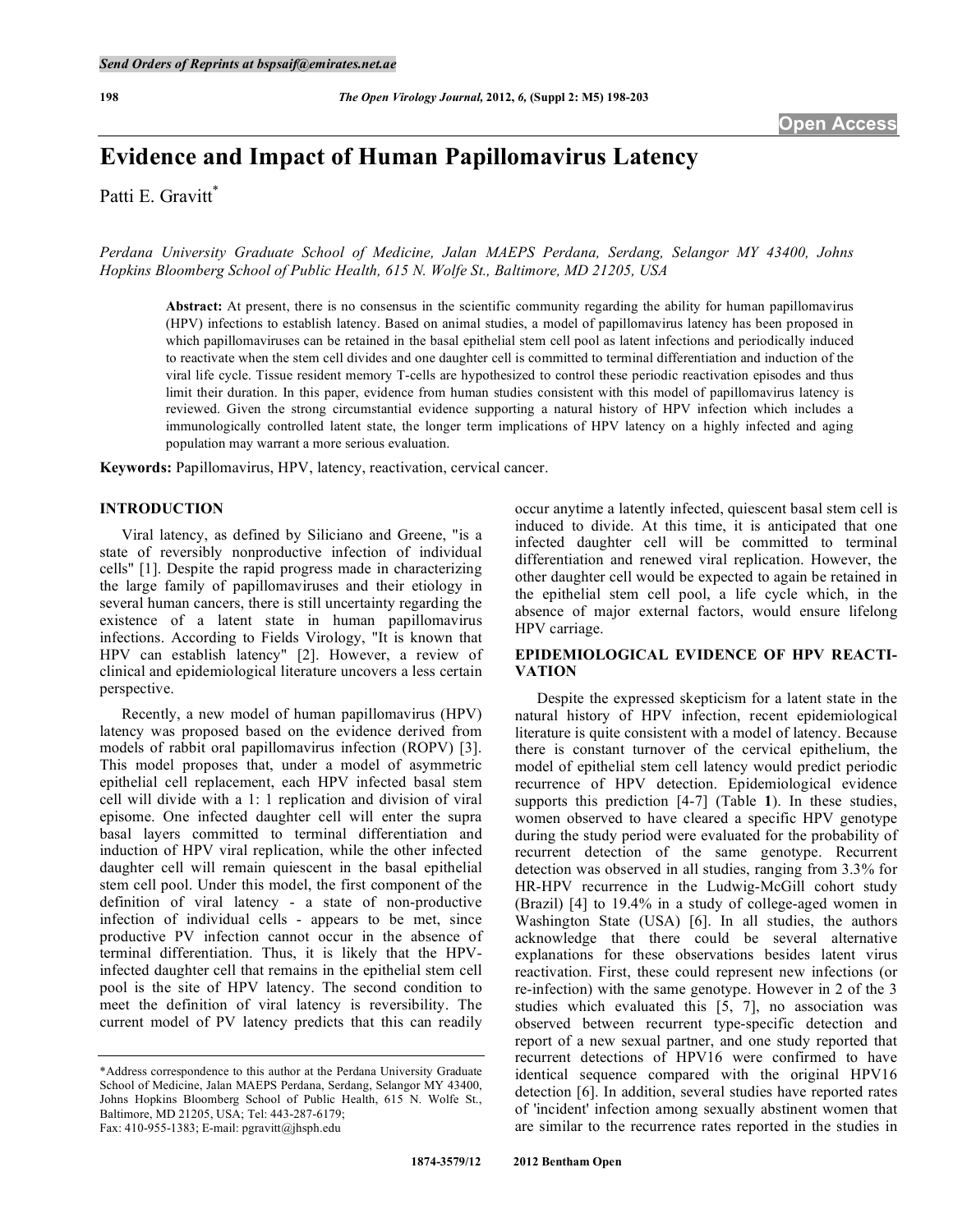Table **1**, suggesting that at least a fraction of these infections cannot be explained by acquisition from a male partner [7-9]. Alternatively, these results could have occurred by simple misclassification (i.e., false positive or false negative results). The study reported by Insinga *et al.* [5], was able to evaluate the likelihood of these explanations quite carefully. In this study, endo/ectocervical swabs provided the primary outcome measure, but a second labial/vulvar/perineal/ perianal (LVPP) swab was taken concomitantly and was analyzed for type specific concordance with the cervical swab. At least some type-specific concordance was observed in a majority of cervical and LVPP pairs taken from women with initial and reappearing infections (71.4%). Taken together, these results suggest that it is unlikely that false positive detection or missed detection explained a majority of the recurrent detection episodes detected. It should be noted that in the immune competent host, reactivation is likely brought quickly under control by immune surveillance such that replicative infection and lesion development would be unlikely.

## **THE INFLUENCE OF STUDY DESIGN ON NATURAL HISTORY INFERENCE**

 The results across these few studies which have directly measured recurrent detection of the same genotype show a wide range of cumulative probability of recurrence, and unfortunately offer little insight into the frequency or duration of recurrence. However, the study designs which rely on HPV DNA assessment at long intervals may be limiting our ability to accurately characterize the frequency and duration of recurrent detection. Fig. (**1**) illustrates the limitations of the standard HPV natural history study designs on the characterization of HPV recurrent detection. Using these long interval sampling designs forces some important restrictions on the interpretation of natural history data.

 The first is a problem of what epidemiologists refer to as 'left truncation' of data. This occurs when the natural history of an infection prior to study entry is unknown, as is the case for HPV. The result of this left truncation is that we cannot know, among all women entering the study negative for a specific HPV type, which ones had infection with that type in the past, and which ones did not. This has two implications in our study inferences. First, any newly detected HPV type among women entering the study negative for that type will be recorded and analyzed as an 'incident' infection. However, given the fact that we have demonstrated a non-negligible rate of new type-specific detection following a period of non-detection, we are likely misclassifying some unknown fraction of recurrent detection as 'incident'. These natural history designs thus not only are likely to underestimate the rate of recurrent detection, but overestimate the rate of 'incident' infection (i.e., acquisition).

 The second problem is that of 'right truncation' of data, which occurs when we are unable to know the longer term natural history of an infection observed during our study after the observational period has ended. In the context of estimating recurrence rate in studies with anywhere from 2- 10 years of follow-up, infections first observed to become undetectable late in the study have less opportunity to be observed to recur compared with infections first observed to become undetectable early in follow-up. These issues can be addressed using appropriate statistical methods, but the power of the study to estimate recurrence will be highly dependent on the total study duration.

 A third problem particular to the issue of characterization of recurrence patterns in the long interval designs is essentially a combination of left and right truncation - that of the detection patterns of HPV in the unobserved time between study visits. The scarcity of data available to provide insight on HPV natural history over shorter time frames is a major limitation to an accurate understanding of

| Column1                                                                                 | <b>Study</b><br>Population                                                     | <b>Sample Size</b><br>at Risk of<br>Recurrence | <b>HPV</b><br><b>Detection</b>    | Age                     | Mean<br>Follow-Up                   | <b>Sampling</b><br><b>Interval</b>                    | <b>Incidence or</b><br>Proportion of<br><b>Recurrent</b><br><b>Detection</b> | <b>Cumulative</b><br><b>Proportion</b><br>with New<br>Partner | Recurrence<br><b>Associated</b><br>with New<br>Partner?                                                 |
|-----------------------------------------------------------------------------------------|--------------------------------------------------------------------------------|------------------------------------------------|-----------------------------------|-------------------------|-------------------------------------|-------------------------------------------------------|------------------------------------------------------------------------------|---------------------------------------------------------------|---------------------------------------------------------------------------------------------------------|
| Trottier, et al. Cancer<br>Res 2010; 70 [21]                                            | Ludwig-<br>McGill<br>Cohort Study,<br>Brazil                                   | 566                                            | MY09/11<br>PCR; 38 types          | mean<br>32.7<br>(18.59) | 59.0 months                         | $Y1$ : every 4<br>months<br>$Y2+$ : every<br>6 months | all types 1.5<br>$(0.9-2.3)$ per<br>1000 woman-<br>mo                        | 19.3%                                                         | $3.7(1.1-13.8)^a$                                                                                       |
| Insinga, et al. CEBP<br>2010; 19[6]                                                     | Placebo arm<br>of Merck<br>Protocol<br>V <sub>501</sub> -012<br>Gardasil trial | 827                                            | Merck PCR: 9<br>types             | $16-23$                 | up to $48$<br>months                | every 6<br>months                                     | $8.2\%$ (est from<br>Table 4)                                                | 16.3%                                                         | Not significant,<br>no estimate<br>reported                                                             |
| Rodriguez, et al. Int J<br>Cancer 2011 Epub<br>ahead of print doi:<br>10.1002/ijc.27418 | Guancaste<br>Cohort Study,<br>Costa Rica                                       | 1052                                           | MY09/11<br>$PCR$ ; 50 types       | range 18-<br>84         | $7.01$ years<br>(IQR 6.95-<br>7.05) | yearly or<br>semi-<br>annually                        | 7.7%                                                                         | not reported                                                  | $7/81$ (8.6%) of<br>reappearing<br>infections<br>occurred in<br>women<br>reporting a new<br>sex partner |
| Winer, et al. CEBP<br>2011; 20[4]                                                       | University of<br>Washington<br>students                                        | 173                                            | PGMY09/11<br>PCR: 37 HPV<br>types | $19.2$ (SD<br>1.5)      | 24.3 months<br>(SD 15.7)            | every 4<br>months                                     | 19.4%                                                                        | not reported                                                  | not reported                                                                                            |

**Table 1. Epidemiologic Studies Evaluating Recurrent Detection of Type-Specific HPV Following a Period of Non-Detection** 

a Adjusted relative risk (95% confidence interval) of type-specific 're-infection' among women reporting new sexual partners.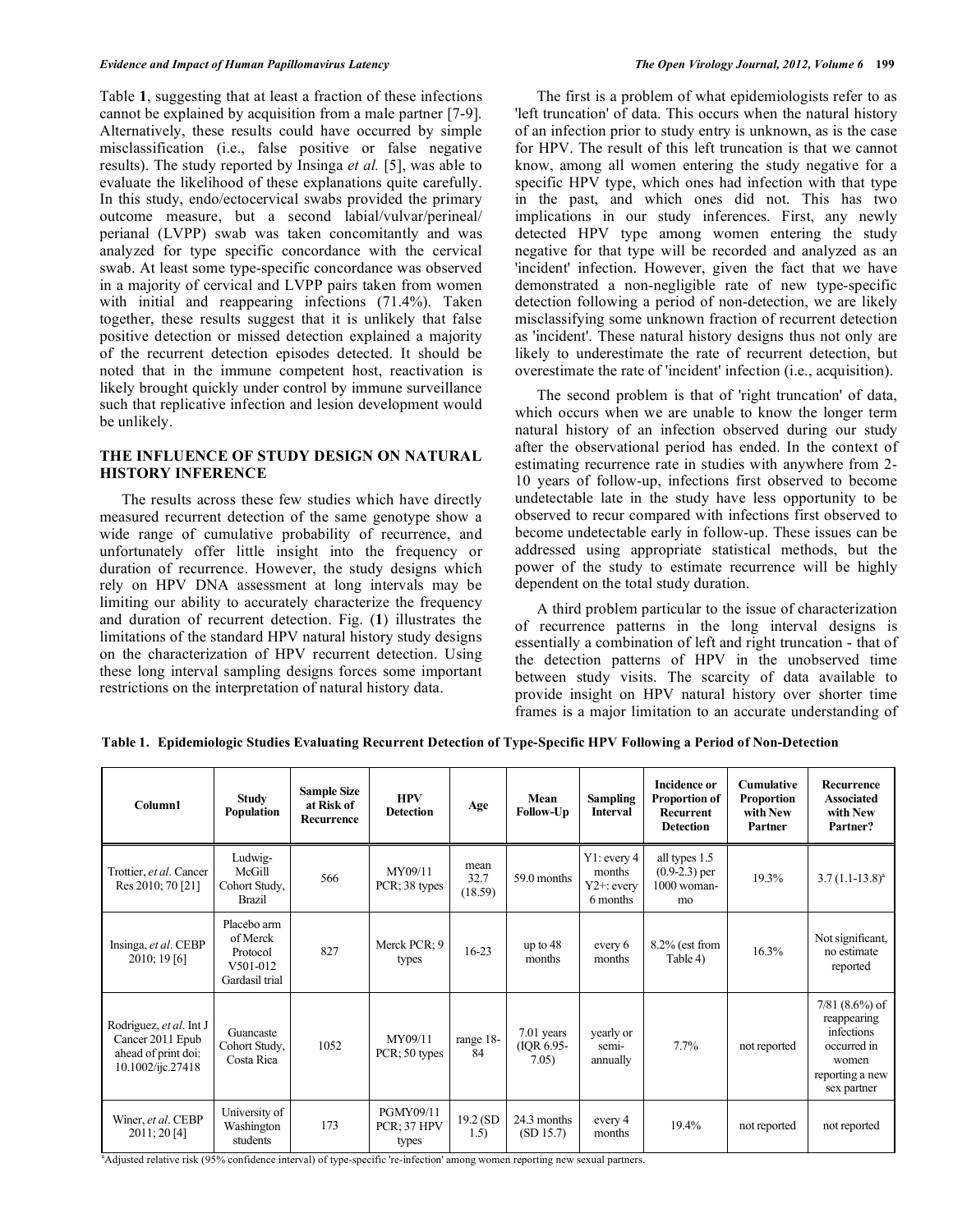

**Fig. (1).** Illustration of misclassification of HPV infection status in studies with long interval sampling. Four hypothetical women are represented from onset of sexual debut (diamond) through their lifetime of type-specific HPV infection. All women acquire HPV soon after sexual debut. Woman #1 then clears infection sometime between t2-t3, woman #2 has infrequent recurrent detection throughout her life, woman #3 has infrequent reactivation then reactivation with longer duration at later life, and woman #4 has an increase in reactivation frequency (but not duration) in later life. If all women were enrolled at t1, woman 1 & 2 would have no recurrent detection observed, despite periodic recurrence in woman 2. Woman 3 &4 would be found to have a single recurrence at time 5, and the multiple recurrent detection which occurs during the sampling interval would be missed. If all women entered the study at t3, the recurrent events in women  $3 \& 4$  would be misclassified as 'incident' because the past HPV infection was never observed under study follow-up.

the dynamic natural history of HPV. One study of high-risk adolescent girls (n=60, age 14-17 years) has shown that if samples are collected frequently (weekly), the patterns of detection of type-specific HPV are highly variable [10]. A comparison of the point prevalence at study entry and exit with cumulative prevalence across all study visits provides a good illustration of the potential bias in our estimates of HPV infection when using long interval sampled designs; 28.3% and 40.0% any HPV prevalence at entry and exit samples compared with 81.7% ever positive over the 2.2 years median follow-up. We have also observed patterns of short term HPV detection variability in a similar study of 33 monogamously sexually active adult women self-sampling twice per week for 3 menstrual cycles, and found the average duration of detection before return to negative was around 7 days, and we estimated that infection status based on a single swab would underestimate the 16-week cumulative prevalence of high-risk (HR) HPV by 56% (IQR -60.2%-- 48.8%) [Su-Hsun Liu and Patti Gravitt, personal communication].

 These data suggest that the 'true' duration of HPV infection is shorter than commonly reported. This is likely the case for the duration of 'detectable' HPV DNA. However, as Weaver, *et al.* have reported, re-analysis of "HPV negative" samples flanked by positive samples using highly sensitive PCR techniques identifies the presence of very low copies of viral DNA [11]. In fact, total median duration of detectable HPV16 infection increased from 428 days (SD 852.5 days) using standard HPV Linear Array tests to 1,022.5 days (SD 943.7 days) using more sensitive typespecific nested PCR assays. Thus, it appears that standard epidemiologic study designs and HPV detection methods lead to both overestimation of the duration of detectable runs of HPV and to underestimation of the true duration of HPV

carriage. Even after HPV DNA becomes undetectable using super sensitive nested PCR from exfoliated swab samples, the negative test result does not preclude the retention of a few quiescent HPV-infected cells in the basal stem cell pool. In this case, in the absence of microdissection and genotyping every basal epithelial stem cell, it would be impossible to prove eradication of infection.

# **THE ROLE OF HOST IMMUNITY IN HPV LATENCY AND REACTIVATION**

 Recently, Doorbar, *et al.* reported an increase in ROPV reactivation following immune suppression of latently infected rabbits [12], suggesting a role for host immunity in suppressing viral reactivation. There are several studies suggesting a similar role of immune control of papillomavirus latency in humans. First, HPV-associated cancers are increased in patients with HIV-associated immune suppression and iatrogenic immune suppression following organ transplant [13]. Few studies have evaluated the natural history of cervical HPV infection in transplant patients, but there is an abundance of data to show the effect of HIV-mediated immune suppression on the natural history of HPV infection. It has long been shown that HIV-infected women have both a higher incidence and a longer duration of HPV infection compared with HIV-uninfected women [8]. Generally, persistence of infection was attributed to the immunosuppressive effects of HIV, but the higher rates of incident infection were attributable both to a loss of protective immunity against re-infection and a higher sexual risk profile in HIV-infected compared with HIV-uninfected women. However, recent data from two large natural history studies of HPV in HIV-infected women are strongly suggestive that HIV infection leads to loss of immunologic control of infection with more frequent reactivation of longer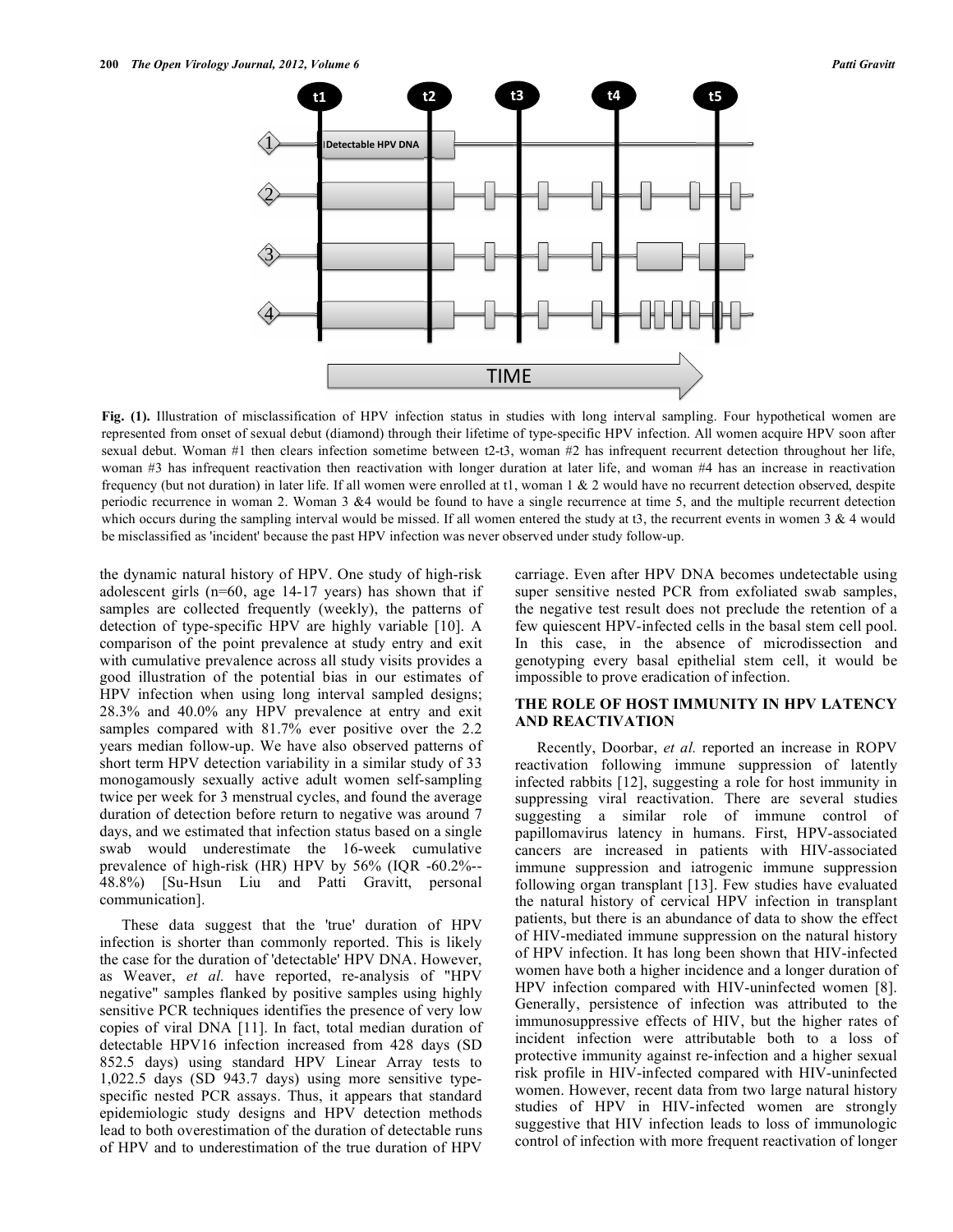duration. Both the Womens Interagency HIV study (WIHS) and the HIV Epidemiology Research Study (HERS) are large prospective studies of HIV-infected and 'risk-matched' HIVuninfected women which have evaluated cervical HPV outcomes over an extended follow-up interval. Table **2** summarizes evidence from each study supporting a critical role for T-cell mediated immunity in suppressing HPV reactivation. To determine the possible influence of HIV on HPV reactivation, Strickler, *et al.* compared the cumulative proportion of new HPV DNA detection among sexually active women and women with at least 18 consecutive months of sexual abstinence in the WIHS [8]. The rate of new HPV DNA detection in sexually abstinent women without HIV infection was 5%, strikingly similar to the rate of recurrent type-specific detection observed in the studies in Table **1**. The rates of new HPV DNA detection in the sexually abstinent HIV-infected women were higher, and increased as the CD4 T-cell count dropped, from 13% in the most immune competent to 22% in the most immune compromised HIV-infected women. Theiler, *et al*, went one step further by reporting recurrent detection of type-specific HPV DNA following a period of non-detection among women reporting no current sexual activity in the HERS [9]. Rates of recurrent detection of HPV16 were 2.7/100 womanyears and 3.3/100 woman-years in sexually abstinent and sexually active women, respectively. Because women in both of these studies had similar baseline risks of past HPV infection (similar distribution of numbers of lifetime sex partners in WIHS and similar HPV seroprevalence in HERS) and by design removed any influence of unmeasured behavior of male sexual partners, the strong associations between new or recurrent HPV DNA detection and markers of immunity suggest a critical role for a competent T-cell immune memory in controlling HPV reactivation. Two studies evaluated HPV detection in periods before and after HIV acquisition and found that new HPV DNA detection increased rapidly (i.e., within weeks) following HIVacquisition [14, 15]. Because HIV is known to rapidly obliterate the tissue-resident memory T-cell pool in the mucosal epithelium within weeks of infection [17, 18] the data from Wang and Nowak suggest more specifically that resident HPV-specific memory T-cells may be important in the control of HPV latency. Since activated memory T-cells contain the CCR-5 HIV co-receptor, a mechanism of HPV control through tissue resident memory T-cells may help to explain the recent reports of an increase in HIV acquisition among HPV positive women and men [16, 19-22].

 It is likely that more subtle, and possibly transient, forms of immune suppression also contribute to HPV reactivation. For example, a study of women over age 45 years in Guanacaste, Costa Rica reported that 21% of new HPV detection could be attributed to a reduced lymphoproliferative response to *in vitro* antigenic or mitogenic stimulation of PBMCs, and this was the only factor associated with new HPV detection among women who were not currently sexually active [23]. We have shown that 85% of all newly detected HPV in women aged 35-60 years occurred in sexually abstinent or monogamous women, and that the population risk attributable to a higher number of lifetime sex partners was higher than that attributable to new sex partners in this population (PAR 71.7% and 13.0%, respectively) [24]. This data, in combination with studies

showing an increase in HPV prevalence and incidence at older ages [25], suggest that the menopausal transition may represent a vulnerable window for immune suppression (possibly hormone-mediated) and HPV reactivation. In addition, the increased risk of HPV recurrence in patients with recurrent respiratory papillomatosis (RRP) [26] and the higher prevalence of HPV and cervical neoplasia reported in women with autoimmune conditions such as lupus [27], highlight additional populations who might contribute significantly to our understanding of the mechanisms of immune control of HPV infections.

## **IMPLICATIONS OF HPV LATENCY**

 Because the clinical and epidemiological communities have not systematically evaluated HPV latency, the clinical implications of a reactivated *vs* a recently acquired HPV infection are not clear. Certainly the increased risk of high grade neoplasia and cancer among HIV-infected and iatrogenically immune suppressed transplant recipients suggest that a reactivated infection carries a similar disease risk to a new infection. In addition, the high prevalence of high-risk (HR) HPV and low grade cytological abnormalities in these patients results in a high proportion of positive screening tests in the absence of detectable high-grade lesions [28]. The resulting management of these frequently recurrent low grade lesions creates a burden and inefficiency of standard screening practices in these patient populations [29].

 Outside of the HIV and transplant populations, few other populations have been identified as being at high risk of reactivation. As reported earlier, there is mounting evidence that HPV reactivation, like other latent DNA infections, may increase at older ages. Many argue that the low prevalence of HR-HPV and cytological abnormalities in older women, as well as the plateau in incidence of invasive cervical cancer after age 55 [30], suggest that even if HPV reactivates at older ages, there is minimal disease risk in the postmenopausal woman. However, we must remind the reader that reactivation risk will be directly proportionate to the total burden of past HPV infection. The populations of women in the United States and United Kingdom which contributed data to the older age groups until now all had sexual debut well before the sexual revolution that occurred from 1965-1975. Rates of sexually transmitted infections, including HPV, doubled during this time period. As such, the women we have observed during menopause to date were likely to have at least half the risk of HPV reactivation as women who are now entering menopause (because they were half as likely to ever be infected). Because of this cohort effect, we cannot rely on past epidemiological data or clinical observation from older women to predict the HPV and associated disease risk that will occur in the large population of women who will enter the menopausal transition in the next ten years with twice the lifetime HPV prevalence as previous generations. The possible impact is particularly troublesome given the well-documented problems associated with screening and diagnosis of HPV and associated lesions in the post-menopausal woman [31- 36]. Acknowledging that reactivation might account for a higher proportion of new HPV detection in older women, investigators evaluated the risk of CIN2/3 in the Guanacaste cohort following new HPV detection in younger and older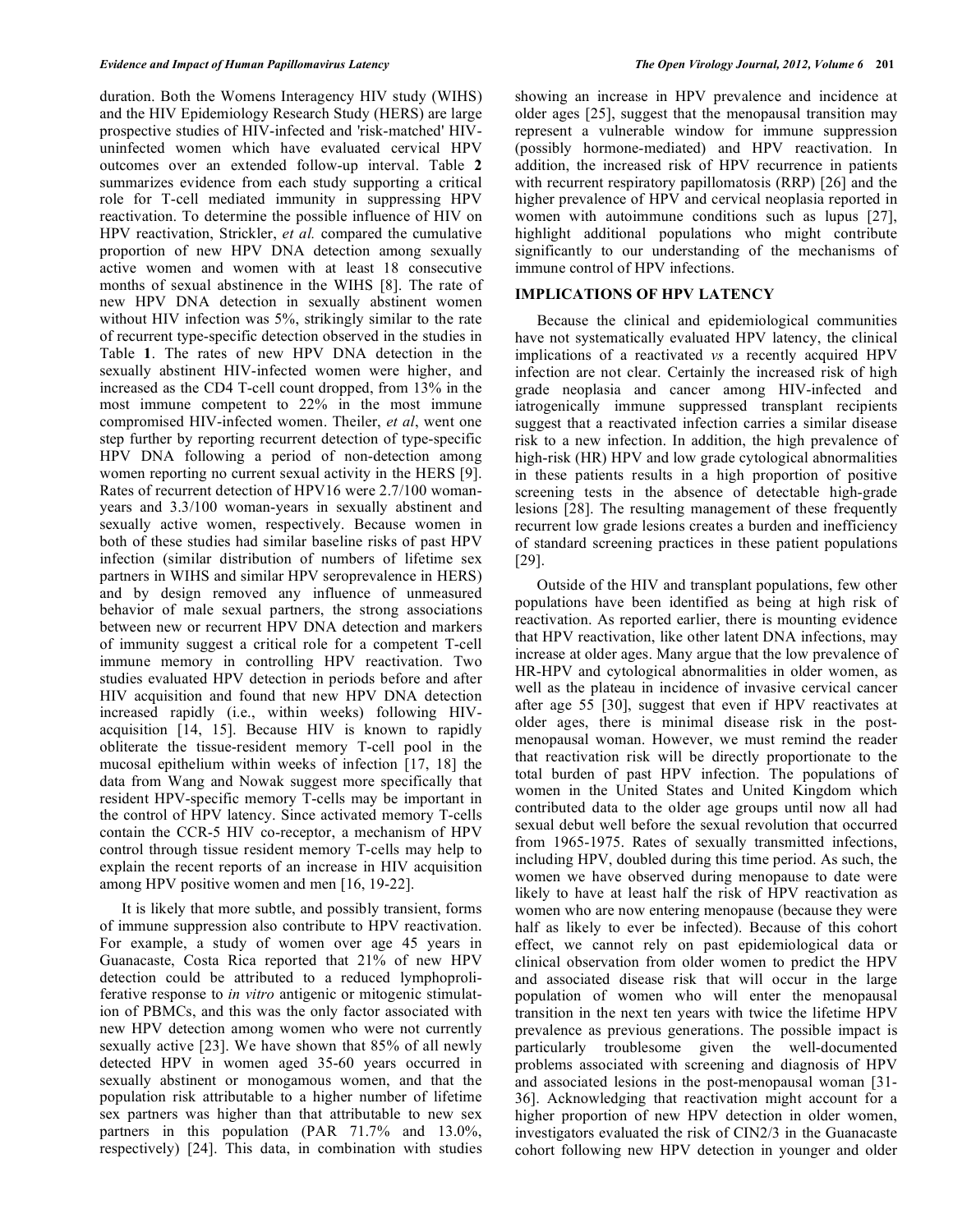**Table 2. Epidemiologic Studies of HIV-Infected and HIV-Uninfected Sexually Inactive Women Supporting a Critical Role for T-Cell Immunity in Suppressing HPV Reactivation** 

|                                                     |           | Strickler, et al. J Natl Cancer Inst 2005; 97 [8]         |                     | Theiler, et al. Obstet Gynecol 2010; 115 [6]                                                   |                     |  |  |
|-----------------------------------------------------|-----------|-----------------------------------------------------------|---------------------|------------------------------------------------------------------------------------------------|---------------------|--|--|
|                                                     |           | <b>HIV-Positive</b>                                       | <b>HIV-Negative</b> | <b>HIV-Positive</b>                                                                            | <b>HIV-Negative</b> |  |  |
|                                                     |           | $n=1848$                                                  | $n=514$             | $n = 634$                                                                                      | $n = 264$           |  |  |
|                                                     | $<$ 26    | 8%                                                        | 17%                 |                                                                                                |                     |  |  |
|                                                     | 26-29     | 10%                                                       | 12%                 | 58.0%                                                                                          | 58.7%               |  |  |
| Age                                                 | $30 - 35$ | 28%                                                       | 24%                 |                                                                                                |                     |  |  |
|                                                     | 36-45     | 44%                                                       | 39%                 | 37.5%                                                                                          | 36.4%               |  |  |
|                                                     | $>45$     | 10%                                                       | 7%                  | 4.4%                                                                                           | 4.9%                |  |  |
|                                                     | $0 - 4$   | 22%                                                       | 20%                 |                                                                                                |                     |  |  |
| Lifetime sex                                        | $5-9$     | 18%                                                       | 22%                 |                                                                                                |                     |  |  |
| partners                                            | $10-49$   | 32%                                                       | 37%                 | not reported                                                                                   |                     |  |  |
|                                                     | $50+$     | 27%                                                       | 21%                 |                                                                                                |                     |  |  |
| HPV seropositive*                                   |           | not reported                                              |                     | 98.3%                                                                                          | 93.2%               |  |  |
|                                                     |           |                                                           |                     | HPV16: 3.3/P-Y                                                                                 |                     |  |  |
|                                                     |           | CD4>500: 13%                                              |                     | HPV18: 3.8/P-Y                                                                                 |                     |  |  |
| New HPV detection in<br>absence of sexual activity  |           | CD4 200-500: 18%                                          | 5%                  | HPV31: 1.1/P-Y                                                                                 |                     |  |  |
|                                                     |           | CD4<200: 22%                                              |                     | HPV35: 0.6/P-Y                                                                                 |                     |  |  |
|                                                     |           |                                                           |                     | HPV45: 3.7/P-Y                                                                                 |                     |  |  |
| Evidence for association<br>with immune suppression |           | Increasing incidence with<br>decreasing CD4+ T-cell count |                     | HIV-infected women 1.8-8.2 times more<br>likely to have recurrent shedding than HIV-uninfected |                     |  |  |

\*Seropositive for HPV16, 18, 31, 35, or 45.

women [7]. They conclude that reactivation carries no unique risk compared with new infection. However, given the limitations of screening and diagnosis of pre-invasive lesions using standard screening algorithms, the risk of a higher proportion of undiagnosed lesions in the older population cannot be ruled out. Longer term follow-up with invasive cancer endpoints in this extensively followed population will be important to clarify the risk of cervical disease following HPV reactivation in older women.

 In addition to the clinical implications of HPV latency, there are potentially important policy implications to continued disregard of the possibility of lifelong HPV infection as a latent infection at risk of reactivation. The development of cervical cancer screening and HPV vaccine policy and guidelines are guided by evidence-based review of the literature and mathematical prediction modeling. The issues raised in the section "The Influences of study design on HPV natural history inference" are most important in this context. Multiple parameter sets can provide a good fit to observed data, but inappropriate attribution of a model can lead to ineffective or possibly even harmful interventions. To this end, an unbiased evaluation of multiple possible models and collection of data to fill influential data gaps is prudent given the billions spent on global cervical cancer prevention.

### **SUMMARY**

 HPV and cervical cancer has served as a model for rapid and effective translation of research to practice. The interdisciplinary efforts that contributed to the success are arguably unparalleled. It is thus incredible that a consensus on whether HPV is a lifelong latent or transient infection has proven so elusive. In part, this can be attributed to the lack of molecular tools to definitively distinguish a latent from a recently acquired infection. We have faced similar methodologic challenges in the past - HPV is not readily culturable, it cannot infect other animals, and few other mammalian papillomaviruses infect and cause disease in the genital tract of their hosts. Despite these limitations, the research community relied heavily on overwhelming circumstantial evidence to move the field forward in the face of uncertainty. Understanding more clearly the longer term implications of HPV latency on a highly infected and aging population is of paramount importance, and the influence of latency and reactivation must take a central role in interpretation of both epidemiological and clinical observations moving forward.

# **CONFLICT OF INTEREST**

 The authors confirm that this article content has no conflicts of interest.